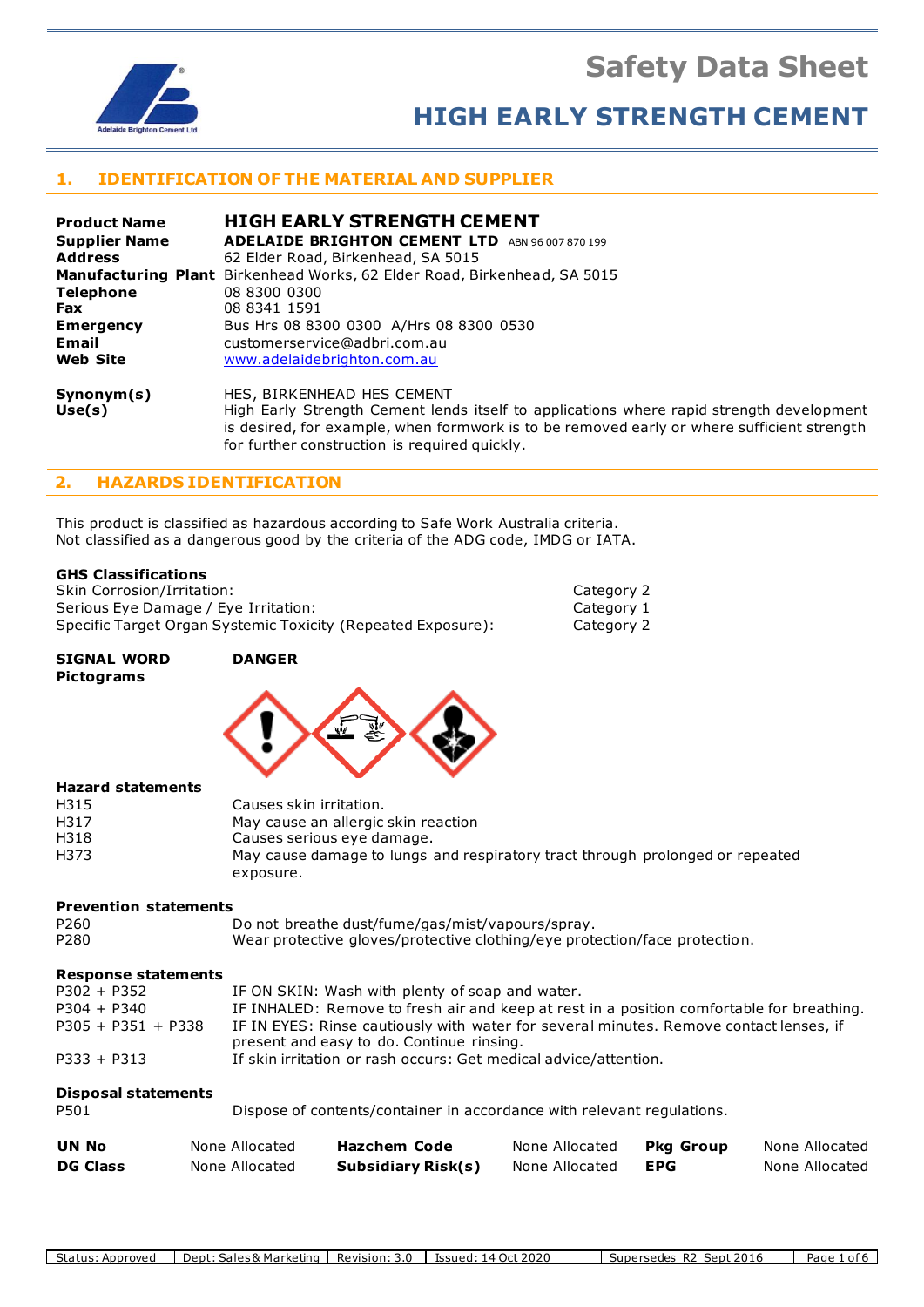

# **HIGH EARLY STRENGTH CEMENT**

# **3. COMPOSITION/INFORMATION ON INGREDIENTS**

| Ingredient               | Formula                             | Conc.       | CAS No.    |
|--------------------------|-------------------------------------|-------------|------------|
| PORTLAND CEMENT CLINKER  | Not Available                       | $< 90\%$    | 65997-15-1 |
| *GYPSUM                  | CaSO <sub>4</sub> 2H <sub>2</sub> O | $3 - 8%$    | 10101-41-4 |
| *LIMESTONE               | CaCO <sub>3</sub>                   | $0 - 7.5\%$ | 1317-65-3  |
| CHROMIUM (VI) HEXAVALENT | $Cr^{6+}$                           | Trace       | 18540-29-9 |

\*NOTE: Ingredient may contain crystalline silica (CAS No. 14808-60-7).

# **4. FIRST AID MEASURES**

| Eve               | Flush thoroughly with flowing water for at least 15 minutes and seek medical attention if<br>symptoms persist. If wet cement is splashed into the eyes flush thoroughly with flowing<br>water for 15 minutes and seek urgent medical attention. |
|-------------------|-------------------------------------------------------------------------------------------------------------------------------------------------------------------------------------------------------------------------------------------------|
| <b>Inhalation</b> | Remove from dusty area to fresh air. If symptoms persist, seek medical attention.                                                                                                                                                               |
| Skin              | Remove heavily contaminated clothing immediately. Wash off skin thoroughly with water.<br>A shower may be required. Seek medical attention for persistant irritation or burning of                                                              |

- **Ingestion** Rinse mouth and lips with water. Do not induce vomiting. Give water to drink to dilute stomach contents. If symptoms persist, seek medical attention.
- Advice to Doctor Treat symptomatically.

the skin

**First Aid Facilities** Eye wash station.

### **Additional Information - Aggravated Medical Conditions**

- **Inhalation** Over exposure resulting from prolonged and repeated inhalation of dust containing crystalline silica can cause bronchitis, silicosis (scarring of the lung.) It may also increase the risk of scleroderma (a disease affecting the connective tissue of the skin, joints, blood vessels and internal organs) and lung cancer. Epidemiological studies have shown that smoking increases the risk of bronchitis, silicosis (scaring of the lung) and lung cancer in persons exposed to crystalline silica.
- **Skin** Prolonged and repeated skin contact with cement in wet concrete, mortars and slurries may result in irritant dermatitis or alkaline burns.
- **Eye I**rritating to the eye. If wet cement is splashed into the eye alkaline burns can cause permanent damage.

# **5. FIRE FIGHTING**

| <b>Flammability</b>       | Non flammable. Does not support combustion of other materials.        |
|---------------------------|-----------------------------------------------------------------------|
| <b>Fire and Explosion</b> | No fire or explosion hazard exists.                                   |
| <b>Extinguishing</b>      | Non flammable; use suitable extinguishing agent for surrounding fire. |
| <b>Hazchem Code</b>       | None.                                                                 |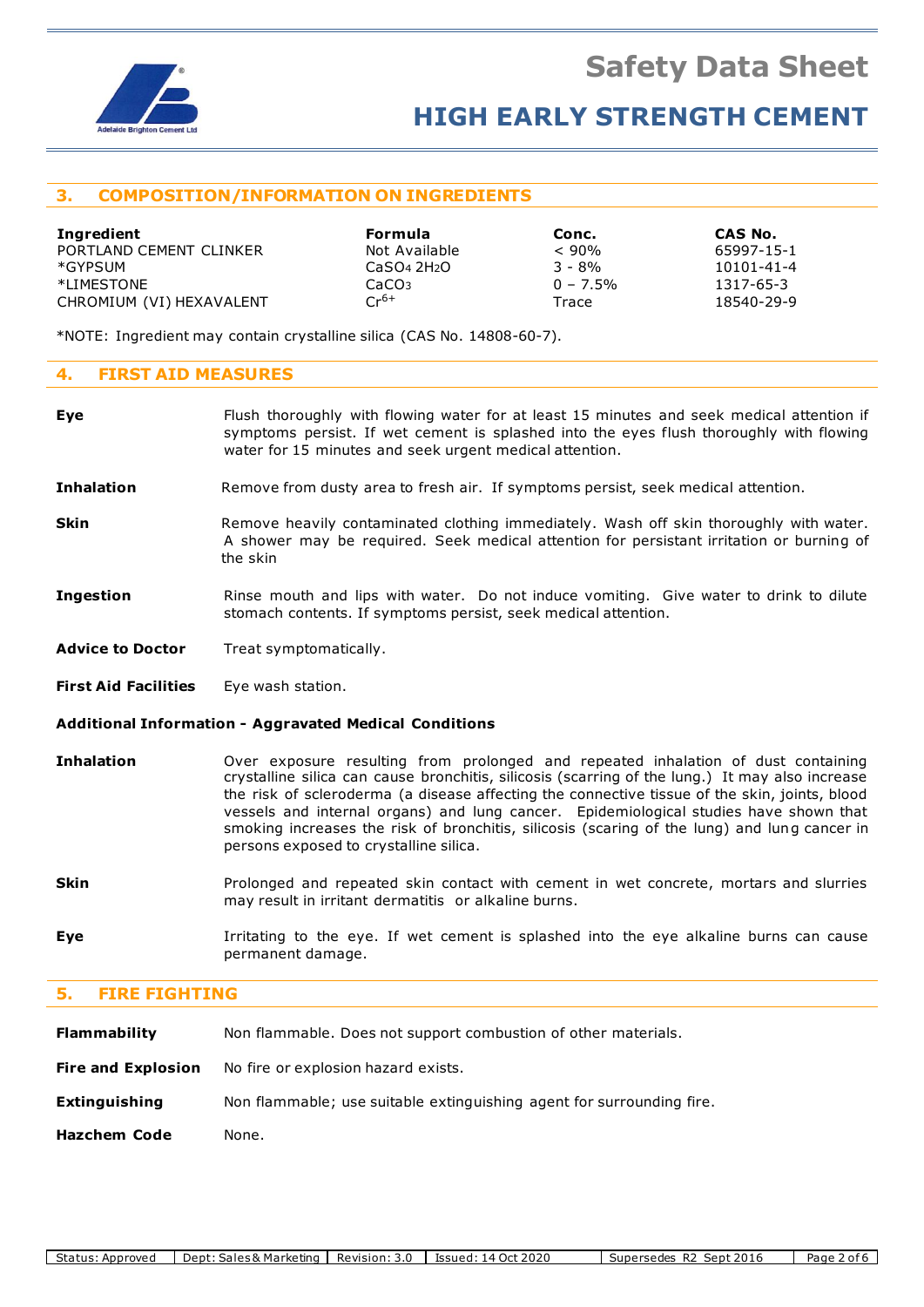



# **6. ACCIDENTAL RELEASE MEASURES**

| <b>Spillage</b> | If spilt (bulk), contact emergency services if appropriate. Wear dust-proof goggles,      |
|-----------------|-------------------------------------------------------------------------------------------|
|                 | PVC/rubber gloves, a Class P2 respirator (where an inhalation risk exists), coveralls and |
|                 | rubber boots. Clear area of all unprotected personnel. Prevent spill entering drains or   |
|                 | waterways. Collect and place in sealable containers for disposal or reuse. Avoid          |
|                 | generating dust.                                                                          |
|                 |                                                                                           |

**Emergency** Follow safety requirements for personal protection under Section 8 Exposure<br>**Procedures** Controls/Personal Protection. **Controls/Personal Protection.** 

### **7. HANDLING AND STORAGE**

### **Storage** Store in a cool, dry, well ventilated area, removed from excessive moisture and heat. Storage of bulk cement may be in concrete silos or steel bins. Ensure packages are adequately labelled, protected from physical damage and sealed when not in use.

**Handling** Before use carefully read the product label. Use of safe work practices are recommended to avoid eye or skin contact and inhalation. Observe good personal hygiene, including washing hands before eating. Prohibit eating, drinking and smoking in contaminated areas.

# **Property/** Refer to Section 13.

# **Environmental**

## **8. EXPOSURE CONTROLS/PERSONAL PROTECTION**

| <b>Ventilation</b>                  | Do not inhale dust/powder. Use with adequate ventilation. Where a dust inhalation<br>hazard exists, mechanical extraction ventilation is recommended. Maintain dust levels<br>below the recommended exposure standard.                                                                                                                                                                                                                                                                                            |
|-------------------------------------|-------------------------------------------------------------------------------------------------------------------------------------------------------------------------------------------------------------------------------------------------------------------------------------------------------------------------------------------------------------------------------------------------------------------------------------------------------------------------------------------------------------------|
| <b>Exposure</b><br><b>Standards</b> | CALCIUM CARBONATE (1317-65-3)<br>ES-TWA: 10 mg/m <sup>3</sup> (Respirable Dust)<br>CHROMIUM (VI) HEXAVALENT (18540-29-9)<br>ES-TWA: 0.05 mg/m <sup>3</sup> (Chromium VI compounds)<br>GYPSUM (10101-41-4)<br>ES-TWA: 10 mg/m <sup>3</sup> (Respirable Dust)<br>PORTLAND CEMENT (65997-15-1)<br>ES-TWA: 10 mg/m <sup>3</sup> (Respirable Dust)<br>SILICA, CRYSTALLINE - QUARTZ (14808-60-7)<br>ES-TWA: $0.05 \, \text{mg/m}^3$ (Respirable Dust). Under Model WHS Law adopted in most<br>Australian jurisdictions. |
| <b>PPE</b>                          | Wear dust-proof goggles and rubber or PVC gloves. Where an inhalation risk exists, wear<br>a Class P2 respirator. If there is potential for prolonged and/or excessive skin contact,<br>wear coveralls. At high dust levels, wear a Class P3 respirator or a Powered Air Purifying<br>Respirator (PAPR) with Class P3 filter.                                                                                                                                                                                     |

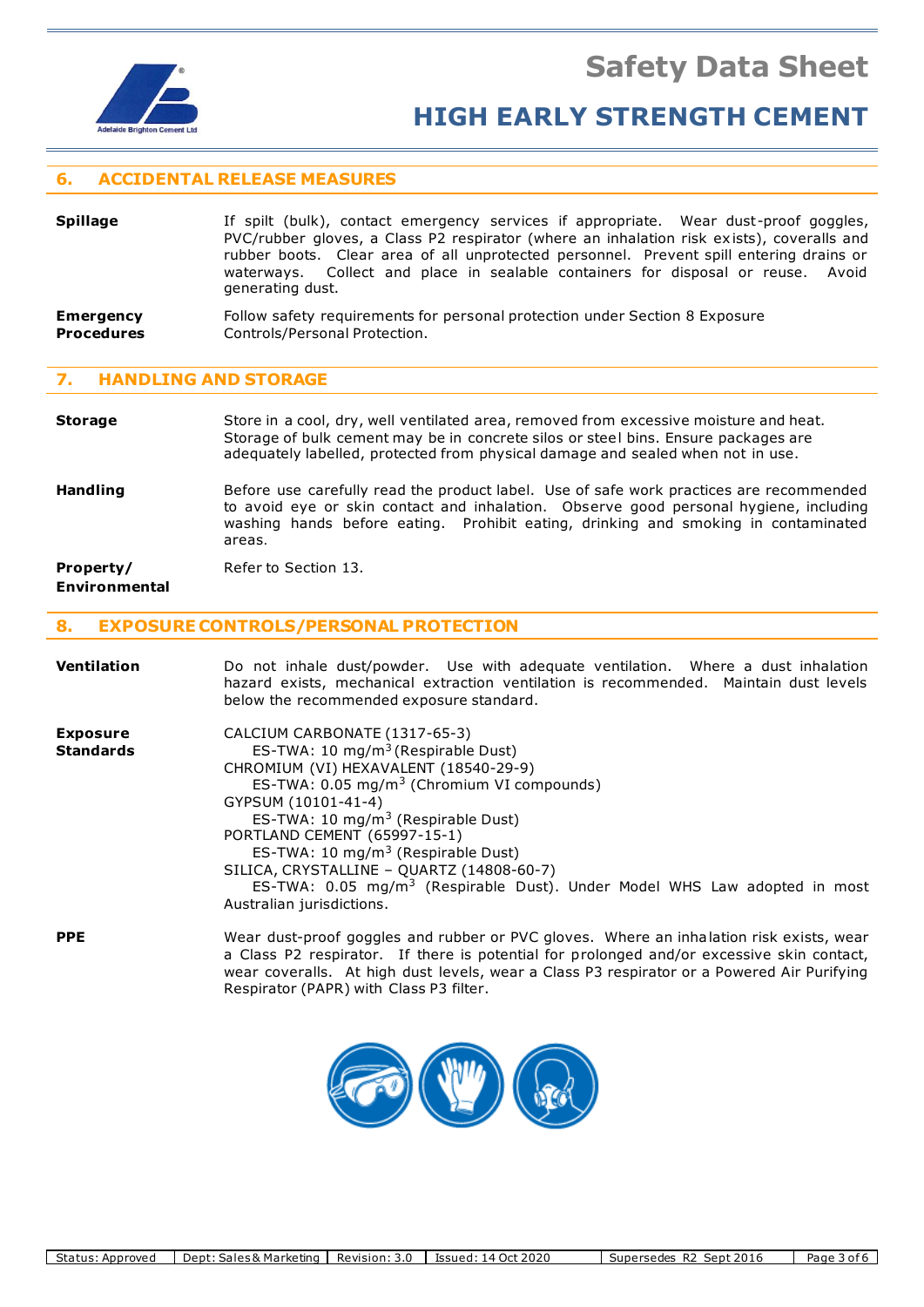

# **HIGH EARLY STRENGTH CEMENT**

# **9. PHYSICAL AND CHEMICAL PROPERTIES**

**Bulk Density** 1200 - 1600 kg/m3<br> **Particle Size** 20 - 40% of particle

**Vapour Pressure Not Available <b>Flammability Flammability Flammability** Not Available **Flammability Flammability Evaporation Rate Autoignition Component Component Autoignition Temperature** Mot Available<br> **Bulk Density Autoignition Component Component Component Component Component Component Component Component Compo** 

**Odour** Odourless **Specific Gravity** 3.0 to 3.2 **pH Approximately 12 12 Mexical Approximately 12 12 Mexical Available Not Available Vapour Pressure** Not Available **Vapour Pressure** Not Available **Vapour Density Not Available Communist Classic Relevant Communist Plash Point Not Relevant Boiling Point Not Available 19 (A) Upper Explosion Limit** Mot Relevant **Not Relevant Not Relevant Not Relevant Not Relevant Melting Point**  $\rightarrow$  1200°C **Lower Explosion Limit** 

**Appearance** Fine grey powder **Solubility (water)** Slight, hardens on mixing with water

## **10. STABILITY AND REACTIVITY**

| <b>Chemical Stability</b>                        | <b>Chemically Stable</b>                                                                                                                                                        |
|--------------------------------------------------|---------------------------------------------------------------------------------------------------------------------------------------------------------------------------------|
| <b>Conditions to Avoid</b> Keep free of moisture |                                                                                                                                                                                 |
| <b>Incompatible</b><br><b>Materials</b>          | Incompatible with oxidising agents (eg hypochlorites), ethanol, acids (eg hydrofluoric acid)<br>and interhalogens (eq chlorine trifluoride). Water contact may increase product |
| <b>Decomposition</b><br><b>Products</b>          | Unlikely to evolve toxic gases when heated to decomposition.                                                                                                                    |

**Particle Size** 20 - 40% of particles are < 7 m (Respirable Range)

#### **Hazardous Reactions** None

#### **11. TOXICOLOGICAL INFORMATION**

- **Acute Toxicity** No known toxicity data available for this product. Based on available data, the classification criteria is not met.
- **Eye I**rritant upon contact with powder/dust. Over exposure may result in pain, redness, corneal burns and ulceration with possible permanent damage.
- **Inhalation** Slightly corrosive. Irritating to the respiratory system, causing coughing and sneezing. Over exposure may result in severe mucous membrane irritation and bronchitis. Hexavalent chromium is reported to cause respiratory sensitisation, however due to the trace amount present, a hazard is not anticipated under normal conditions of use. Crystalline silica can cause silicosis (lung disease) with chronic over exposure, however due to low levels present and product application, adverse health effects are not anticipated.
- **Skin** Irritating to the skin. Prolonged and repeated contact with powder or wetted form may result in skin rash, dermatitis and sensitisation.
- **Ingestion** Slightly corrosive. Ingestion may result in burns to the mouth and throat, with vomiting and abdominal pain. Due to product form, ingestion is not considered a likely exposure route.
- **Mutagenicity** Insufficient data available for this product to classify as a mutagen.
- **Carcinogenicity** High Early Strength Cement is not classified as a carcinogen by NOHSC. Crystalline silica and hexavalent chromium compounds are classified as carcinogenic to humans (IARC Group 1), however due to low levels present and product application, the criteria for classification is not met.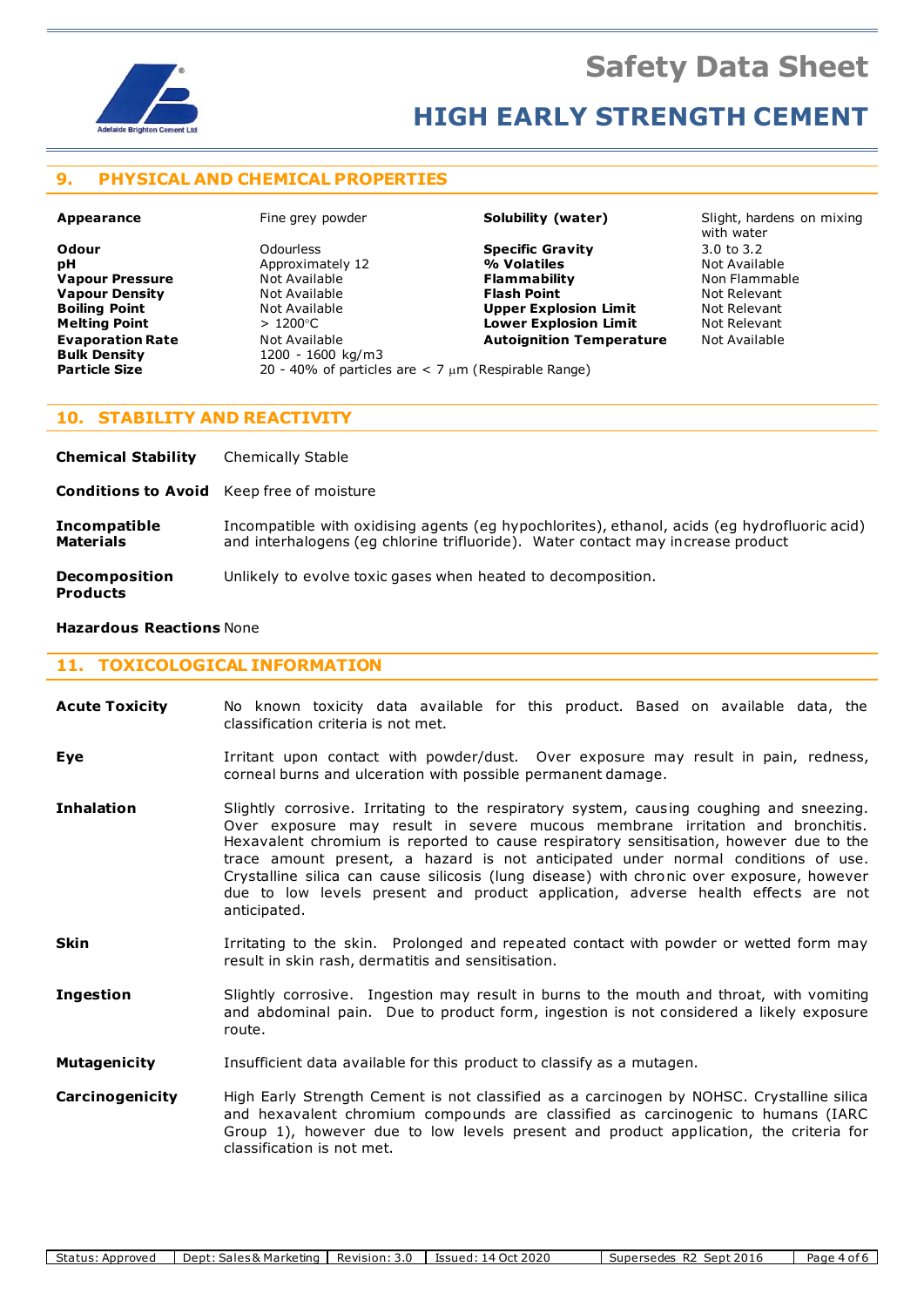

# **12. ECOLOGICAL INFORMATION**

**Environment** Limited ecotoxicity data was available for this product at the time this report was prepared. Ensure appropriate measures are taken to prevent this product from entering the environment.

# **13. DISPOSAL CONSIDERATIONS**

- Waste Disposal Reuse or recycle where possible. Alternatively, ensure product is covered with moist soil to prevent dust generation and dispose of to an approved landfill site. Contact the manufacturer for additional information.
- **Legislation** Dispose of in accordance with relevant local legislation. Keep out of sewer and stormwater drains.

## **14. TRANSPORT INFORMATION**

Not classified as a dangerous good by the criteria of the ADG Code.

Transport is by rail or road in bulk or bag form.

Drivers of trucks transporting bagged product should ensure that the bags are properly restrained.

| <b>Shipping Name</b> | None Allocated |                    |                |                  |                |
|----------------------|----------------|--------------------|----------------|------------------|----------------|
| UN No                | None Allocated | Hazchem Code       | None Allocated | <b>Pka Group</b> | None Allocated |
| <b>DG Class</b>      | None Allocated | Subsidiary Risk(s) | None Allocated | EPG              | None Allocated |

## **15. REGULATORY INFORMATION**

**Poison** A poison schedule number has not been allocated to this product using the criteria in the **Schedule** Standard for the Uniform Scheduling of Drugs and Poisons (SUSDP). **AICS** All chemicals listed on the Australian Inventory of Chemical Substances (AICS).

# **16. OTHER INFORMATION**

**Additional** CEMENT CONTACT DERMATITIS: Individuals using wet cement, mortar, grout or concrete **Information** could be at risk of developing cement dermatitis. Symptoms of exposure include itchy, tender, swollen, hot, cracked or blistering skin with the potential for sensitisation. The dermatitis is due to the presence of soluble (hexavalent) chromium.

> IARC – GROUP 1 – PROVEN HUMAN CARCINOGEN. This product contains an ingredient for which there is sufficient evidence to have been classified by the International Agency for Research into Cancer as a human carcinogen. The use of products known to be human carcinogens should be strictly monitored and controlled.

> RESPIRATORS: In general the use of respirators should be limited and engineering controls employed to avoid exposure. If respiratory equipment must be worn ensure correct respirator selection and training is undertaken. Remember that some respirators may be extremely uncomfortable when used for long periods. The use of air powered or air supplied respirators should be considered where prolonged or repeated use is necessary.

> PERSONAL PROTECTIVE EQUIPMENT GUIDELINES: The Recommendation for protective equipment contained within this SDS report is provided as a guide only. Factors such as method of application, working environment, quantity used, product concentration and the availability of engineering controls should be considered before final selection of personal protective equipment is made.

> HEALTH EFFECTS FROM EXPOSURE: It should be noted that the effects from exposure to this product will depend on several factors including: frequency and duration of use;